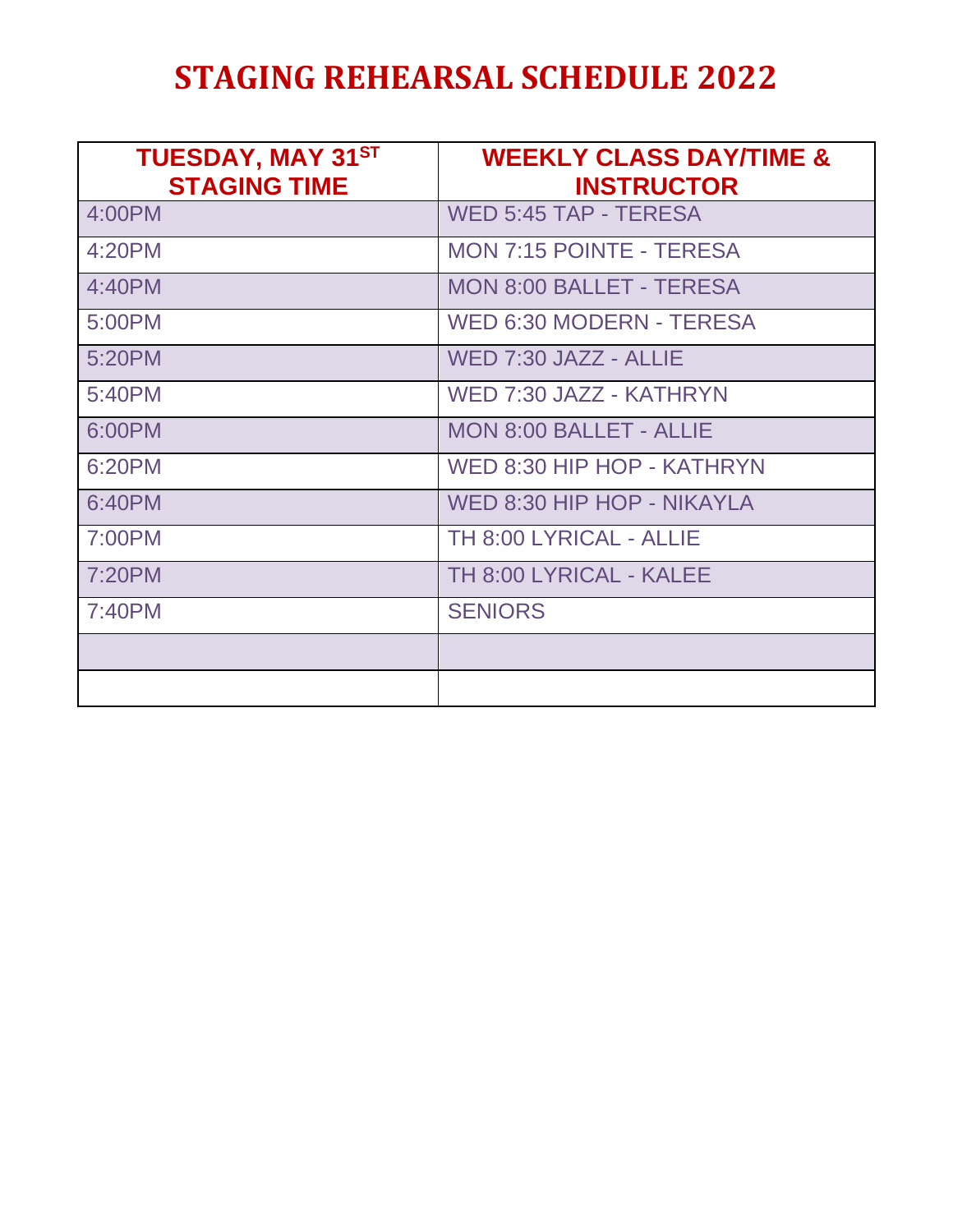| <b>WEDNESDAY, JUNE 1st</b><br><b>STAGING TIME</b> | <b>WEEKLY CLASS DAY/TIME &amp;</b><br><b>INSTRUCTOR</b> |
|---------------------------------------------------|---------------------------------------------------------|
| 9:00AM                                            | MON 4:00 BALLET/TAP/JAZZ - TERESA                       |
| 9:45AM                                            | MON 5:30 HIP HOP-HAILEY                                 |
| 10:00AM                                           | <b>MON 5:30 HIP HOP-JENNA</b>                           |
| 10:15AM                                           | TH 6:00 BALLET/TAP-ALLIE                                |
| 11:00AM                                           | TU 4:30 BALLET/TAP-KAY                                  |
| 11:30AM                                           | <b>TU 4:00 BALLET-TERESA</b>                            |
| 11:45AM                                           | TH 5:00 BALLET/TAP-TERESA                               |
| 12:15PM                                           | TU 5:00 TAP-TERESA                                      |
| 12:30PM                                           | TU 6:15 JAZZ-KATHRYN                                    |
| 12:45PM                                           | TU 7:00 HIP HOP-EMILY                                   |
| 1:00PM                                            | <b>LUNCH BREAK</b>                                      |
| 2:15PM                                            | TU 8:00 JAZZ-EMILY                                      |
| 2:30PM                                            | WED 6:30 HIP HOP-EMILY                                  |
| 2:45PM                                            | WED 7:30 JAZZ-EMILY                                     |
| 3:00PM                                            | WED 8:30 HIP HOP-EMILY                                  |
| 3:15PM                                            | TH 8:00 LYRICAL-EMILY                                   |
|                                                   |                                                         |
| 6:00PM                                            | <b>DRESS REHEARSAL BEGINS</b>                           |